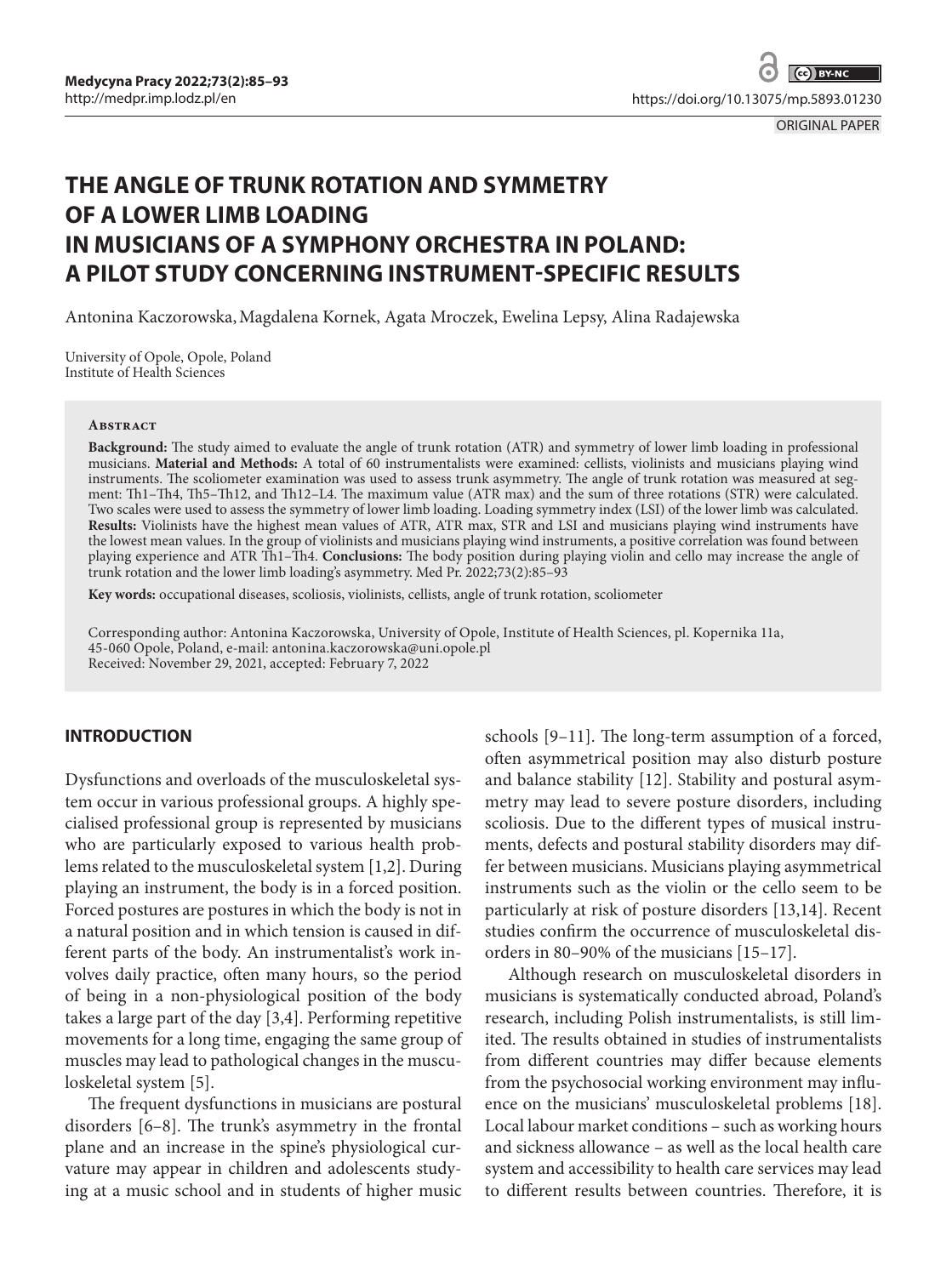worth investigating musculoskeletal disorders in musicians in different countries.

The study aimed to evaluate the trunk rotation and symmetry of lower limb loading in professional Polish musicians, as well as to analyse the relationships between trunk rotation and the symmetry of lower limb loading with the time spent practising, the experience of playing an instrument and basic anthropometric variables.

# **MATERIAL AND METHODS**

## **Study design and setting**

This cross-sectional study was carried out from January to February 2020 in the Opolskie Voivodeship, Poland. The research was conducted at the Opole Philharmonic and the City Hall in Brzeg. The research was an excerpt from research registered on the ISRCTN platform under number 37 451, which has been discontinued since March 2020 due to the COVID-19 pandemic. The research was carried out in accordance with the guidelines of the Declaration of Helsinki and Good Clinical Practice. The Bioethical Commission approved it at the Opole Medical School (permission No. KB/240/ FI/2020). All participants gave written informed consent after a thorough explanation of the procedures involved. The STROBE (Strengthening the Reporting of Observational Studies in Epidemiology) guidelines were followed [19].

### **Participants**

For the research 79 musicians were qualified, but 19 people withdrew from the study, because it did not respond to the written invitation to the study. Finally total of 60 people were examined (34 women and 26 men), including 40 instrumentalists from the Symphony Orchestra of the Opole Philharmonic Józef Elsner and 20 musicians from the Princely Symphony Orchestra in Brzeg. The inclusion criteria were: 1) status of the professionally active instrumentalist, 2) a minimum 5-year experience in playing the instrument, and 3) voluntary written consent to participate in the study. Exclusion criteria included: 1) infection, 2) acute injury, 3) cancer, 4) pregnancy, and 5) lack of written consent to participate in the study.

The participants were divided into 3 groups: cellists  $(N = 20)$ , violinists  $(N = 20)$ , and musicians playing wind instruments ( $N = 20$ ). The wind instruments included musicians playing the trombone ( $N = 3$ ), clarinet ( $N = 3$ ), bassoon (N = 3), flute (N = 1), French horn (N = 4),

trumpet ( $N = 5$ ) and horn ( $N = 1$ ). The mean age of cellists was 33.20±11.95 years, violinists 33.20±13.15 years and musicians playing wind instruments – 31.10±13.77 years.

# **Measurement tools**

The scoliometer examination with a combination of the *Adams Forward Bending Test* was used to assess trunk asymmetry. This tool was chosen because of its good specificity, sensitivity, and predictive capability (correlation with the radiographic analysis  $r = 0.7$ with  $p < 0.05$  [20]. The scoliometer has good repeatability and reproducibility of measurements [21]. During the examination the researcher did not know which instrument the examined musician was playing.

Participants were in a standing position with the lower limbs extended and the trunk leaning forward. The trunk flexion movement started with pulling the chin towards the chest, the clasped hands between the feet. The scoliometer was applied without pressure across the long axis of the spine at 3 levels – thoracic proximal (Th1–Th4), thoracic main (Th5–Th12), and thoracolumbar (Th12–L4) [22]. The measured angle of trunk rotation (ATR) was interpreted according to Bunnel's recommendations [23,24]:

- $\Box$  0–3° the limit of the norm, physiological rotation of the trunk,
- $\blacksquare$  4–6° a intermediate values, suspected rotation,
- $\blacksquare$  ≥7° scoliosis.

The trunk rotation's maximum value was calculated for each participant, taking into account the highest score from each level of the spine (ATR max). Then, the sum of three rotations (STR) was calculated, indicating the global trunk deformation, by summing the maximum values of the angle of trunk rotation at 3 levels according to the algorithm, depending on the direction of trunk rotation at individual levels [25].

In order to assess the body weight distribution and symmetry of lower limb loading, a test of 2 scales was performed. The subject was in a standing position, with their feet evenly spaced on 2 scales standing next to each other, with the upper limbs lowered along the body and the eyes directed straight ahead. The measurement was performed on an electronic scale with an accuracy of 0.1 kg. The loading symmetry index (LSI) was calculated as the quotient of the greater to the lower value based on the obtained data. The correct value is in the range 1.00–1.15 [26].

In addition, body weight and height were measured, and the BMI was calculated. The research was supplemented by questions about the number of hours of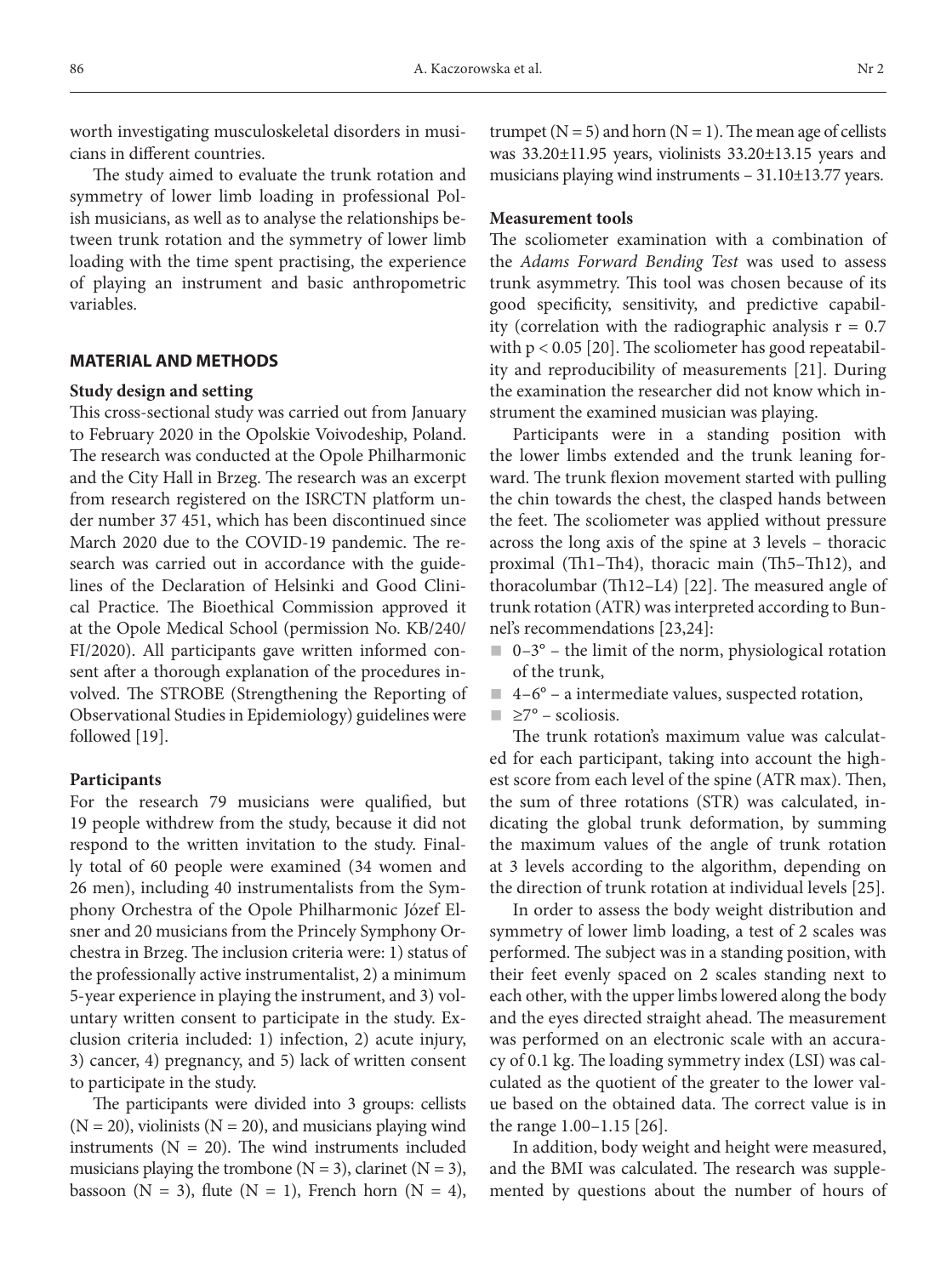| in the Opolskie Voivodeship, Poland |                        |               |                          |               |                                     |               |  |
|-------------------------------------|------------------------|---------------|--------------------------|---------------|-------------------------------------|---------------|--|
| Variable                            | Cellists<br>$(N = 20)$ |               | Violinists<br>$(N = 20)$ |               | Wind instrumentalists<br>$(N = 20)$ |               |  |
|                                     | $M\pm SD$              | Me (IOR)      | $M\pm SD$                | Me (IQR)      | $M\pm SD$                           | Me (IQR)      |  |
| Age [years]                         | $33.20 \pm 11.95$      | 29.50 (20.50) | $33.20 \pm 13.15$        | 33.50 (8.00)  | $31.10 \pm 13.77$                   | 25.00 (18.00) |  |
| Body height [cm]                    | $169.75 + 6.99$        | 170.00(9.00)  | $167.85 \pm 8.38$        | 168.00 (8.00) | 175.50±9.23                         | 177.00 (9.50) |  |
| Body mass [kg]                      | $68.60 \pm 17.03$      | 61.50(16.00)  | $61.40 \pm 14.88$        | 58.00 (19.50) | $79.25 \pm 12.80$                   | 83.00 (13.50) |  |
| BMI [kg/m <sup>2</sup> ]            | $23.62 + 4.82$         | 22.45(3.59)   | $21.59 \pm 3.82$         | 20.43 (4.22)  | $25.62 \pm 3.25$                    | 25.72 (4.52)  |  |

**Table 1.** Descriptive statistics of age and anthropometric variables for instrumentalists from Symphony Orchestra of the Opole Philharmonic Józef Elsner and the Princely Symphony Orchestra in Brzeg, study carried out in January–February 2020, in the Opolskie Voivodeship, Poland

IQR – interquartile range.

practice per week and the experience (number of years playing an instrument).

# **Statistical methods**

The obtained data was encoded and transferred to MS Office Excel 2017 and then subjected to statistical analysis using Statistica version 13.3 (TIBCO Inc., Tulsa, USA).

Descriptive statistics were calculated – mean (M), median (Me), standard deviation (SD) and interquartile range (IQR). The distribution of the variables was assessed in terms of normality using the Shapiro-Wilk test. Non-parametric methods were used. The results of qualitative scales in the analyzed groups were compared by  $\chi^2$  Pearson's test. The Kruskal-Wallis ANOVA rank test and Dunn's *post hoc* test were used to assess the significant differences between the 3 groups formed by the instrument type. Spearman's rank correlation was used to assess the relationship between somatic variables, angle of trunk rotation, maximum rotation, the sum of three rotations, symmetry of lower limb loading with the number of hours playing per week and experience of playing. The level of  $p \leq 0.05$  was adopted for the assessment of statistical significance.

## **RESULTS**

## **Descriptive data**

The participants  $(N = 60)$  were divided into 3 groups: cellists ( $N = 20$ ), violinists ( $N = 20$ ) and musicians playing wind instruments ( $N = 20$ ). The mean age in the individual groups was similar. The mean values of BMI in the groups of violinists and cellists are within the normal range, while the BMI of the group of musicians playing wind instruments is within the lower limit of overweight. The age and anthropometric variables of the participants were presented in Table 1.

#### **Main results**

In assessing the differences between the groups of musicians in terms of the variables: experience in playing an instrument, number of hours practising per week, the values of ATR max and ATR measurements at individual spine levels and LSI, the following results were recorded.

In relation to the ATR max results, a result of scoliosis was noted in 10% of cellists and as many as 70% of violinists, while in the group of musicians playing wind instruments, none of the respondents had scoliosis. Intermediate values of trunk rotation (suspected rotation) occurs in 80% of cellists, 30% of violinists, and 20% of musicians playing wind instruments. Normal spine without rotation was found in 80% of wind instrument musicians and 10% of cellists, while none of the violinists achieved normal ATR max (Table 2).

The highest ATR score at individual levels were obtained in the group of violinists in the Th1–Th4 vertebrae in 65% of musicians and the Th12–Th4 vertebrae in 50% of musicians (Table 2).

The LSI index within the normal range was found in 85% of musicians playing wind instruments, 25% of cellists and 5% of violinists (Table 3).

The highest average score and the median ATR at each level of the spine, ATR max, STR and LSI were obtained in the violinist's group, while the lowest in the group of musicians playing wind instruments. The differences between the results of all groups of musicians were statistically significant. The mean LSI score in the violinist's group was outside the normal range (Tables 4 and 5).

Statistically significant differences were found with regard to the number of hours playing per week. Cellists spent an average of 25 h a week playing an instrument, violinists 33.4 h and musicians playing symmetrical instruments 20 h. The difference between the scores of violinists and musicians playing symmetrical instruments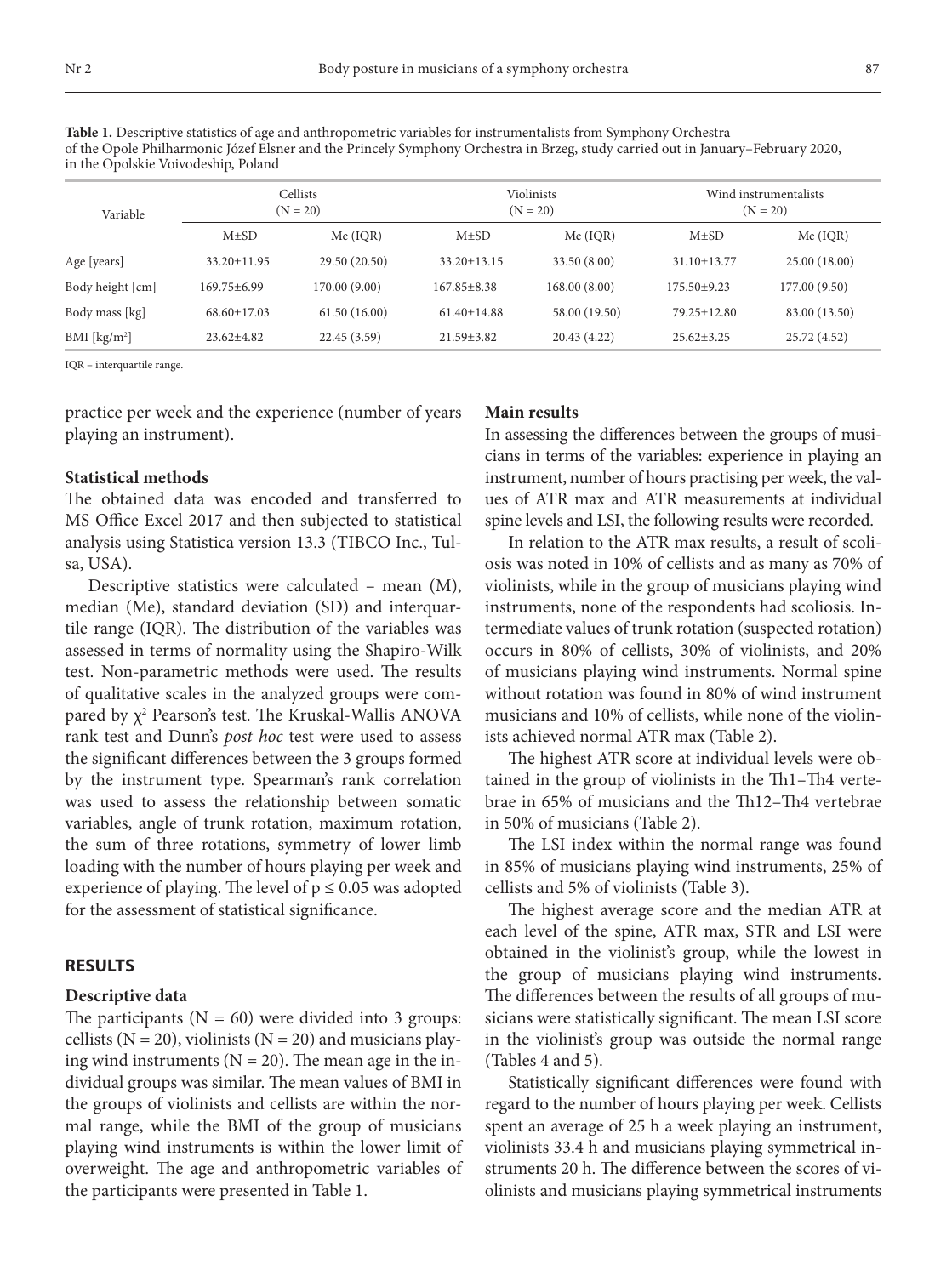| Variable              |                 | $p^*$           |                     |         |
|-----------------------|-----------------|-----------------|---------------------|---------|
|                       | ATR $0-3^\circ$ | ATR $4-6^\circ$ | $\rm ATR \geq\!7^o$ |         |
| Vertebrae             |                 |                 |                     |         |
| $Th1-Th4$             |                 |                 |                     | < 0.001 |
| $\mbox{cells}$        | 11(55)          | 9(45)           | 0(0)                |         |
| violinists            | 0(0)            | 7(35)           | 13(65)              |         |
| wind instrumentalists | 19 (95)         | 1(5)            | 0(0)                |         |
| $Th5 - Th12$          |                 |                 |                     | < 0.001 |
| cellists              | 8(40)           | 10(50)          | 2(10)               |         |
| violinists            | 2(10)           | 11(55)          | 7(35)               |         |
| wind instrumentalists | 19(95)          | 1(5)            | 0(0)                |         |
| $Th12-L4$             |                 |                 |                     | < 0.001 |
| $\mbox{cells}$        | 9(45)           | 10(50)          | 1(5)                |         |
| violinists            | 3(15)           | 7(35)           | 10(50)              |         |
| wind instrumentalists | 17(85)          | 3(15)           | 0(0)                |         |
| ATR max               |                 |                 |                     | < 0.001 |
| cellists              | 2(10)           | 16(80)          | 2(10)               |         |
| violinists            | 0(0)            | 6(30)           | 14(70)              |         |
| wind instrumentalists | 16(80)          | 4(20)           | 0(0)                |         |

**Table 2.** The angle of trunk rotation (ATR) depending on the spine section and trunk rotation's maximum value across instrumental groups from Symphony Orchestra of the Opole Philharmonic Józef Elsner and the Princely Symphony Orchestra in Brzeg, study carried out in January–February 2020, in the Opolskie Voivodeship, Poland

\* p-value of Pearson's  $\chi^2$ , significant difference (p  $\leq$  0.05) denoted in bold.

**Table 3.** The range of the loading symmetry index (LSI) across instrumental groups from Symphony Orchestra of the Opole Philharmonic Józef Elsner and the Princely Symphony Orchestra in Brzeg, study carried out in January–February 2020, in the Opolskie Voivodeship, Poland

| Variable              | Participants<br>[n (%)] | $p^*$      |         |
|-----------------------|-------------------------|------------|---------|
|                       | $LSI \leq 1.15$         | LSI > 1.15 |         |
| Instrumental group    |                         |            | < 0.001 |
| cellists              | 5(25)                   | 15(75)     |         |
| violinists            | 1(5)                    | 19 (95)    |         |
| wind instrumentalists | 17(85)                  | 3(15)      |         |

\* p-value of Pearson's  $\chi^2$ , significant difference ( $p \le 0.05$ ) denoted in bold.

was statistically significant. Violinists spent significantly more time playing than musicians playing symmetrical instruments (Tables 4 and 5).

Cellists had an average experience of 24.15 years, violinists 25.95 years, and musicians playing symmetrical instruments 18.35 years. The differences in the length of professional experience between musicians' groups were not statistically significant (Table 4).

No statistically significant relationships were found between the time spent playing per week and ATR on individual sections of the spine, ATR max, STR and LSI in any group of musicians. In the group of violinists and musicians playing wind instruments, a positive correlation was found between playing experience on the instrument and ATR Th1–Th4 (Table 6).

In the group of cellists, negative correlations were found between body height and weight and ATR Th12–L4 and LSI, between body weight and STR, and between BMI and ATR Th5–Th12 and ATR Th12–L4. In the group of musicians playing wind instruments, positive relationships were found between body height and weight and ATR Th1–Th4 (Table 6).

## **DISCUSSION**

#### **Key results and interpretation**

The study aimed to assess the trunk rotation and symmetry of lower limb loading in professional musicians playing various instruments. The conducted research results showed that the group of violinists was the most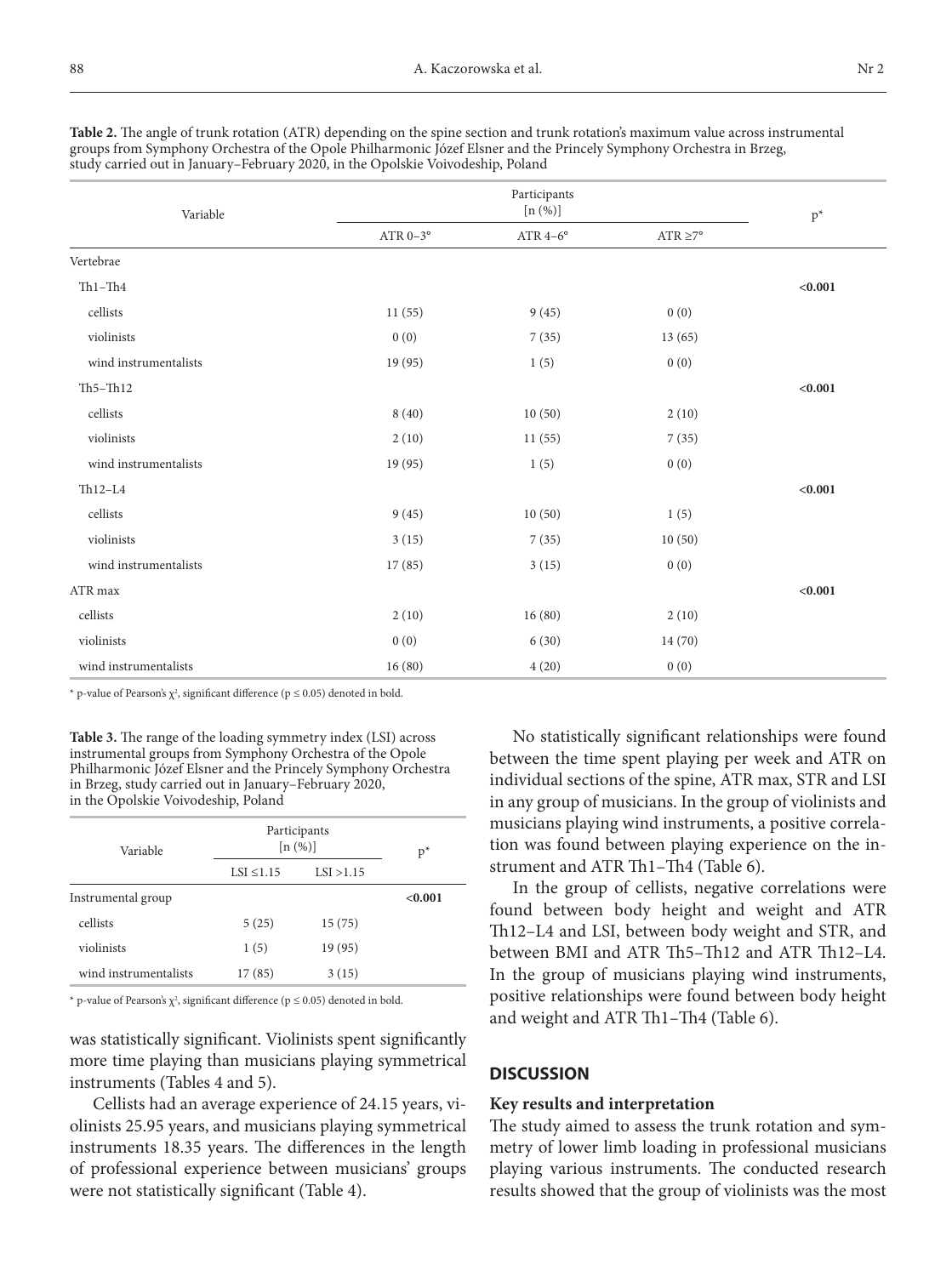exposed to the occurrence of permanent trunk rotations. Trunk rotation values indicative of scoliosis were found in 70% of them, and only in 5% of violinists, the symmetrical lower limb loading was found.

Among violinists, the highest values in the angle of trunk rotation in each section of the spine, the sum of three rotations and the lower limb loading asymmetry were observed. Musicians playing wind instruments have the lowest results of the measured variables. The percentage of musicians with trunk rotation indicative of scoliosis and asymmetry of lower limb loading was the highest among violinists, lower among cellists, and the lowest among musicians playing wind instruments. Greater trunk asymmetry in violinists may be associated with a forced position during playing. In violinists, the left upper limb is raised when playing and holding the instrument. Playing the violin requires extreme outer shoulder rotation, shoulder lift, and constant max left forearm inversion. Contrary to the left limb, the right upper limb's range of motion is wide [4,27].

Physical exertion such a maintaining a sitting position by the violinist during playing is a significant discomfort factor due to the increase in the static loading. Chairs usually do not have the possibility of individual adjustment; that is because a forced posture or position must be held throughout the exertion of playing the violin [4]. The cellists also play in a sitting position. The cello's body is placed between the musician's knees while the fingerboard is on the head's left side. The position of the finger and grip are similar to playing the violin [27].

Playing for many hours string instruments, especially the violin, often in forced positions, may cause static loads and increase the trunk rotation or asymmetry of the lower limb loading and contribute to scoliosis.

Research also shows that violinists spend more hours practising than other instrumentalists – cellists and musicians playing symmetrical wind instruments. Perhaps a greater number of hours of playing an asymmetric instrument negatively affects the body posture and asymmetry of lower limb loading.

With regard to the occurrence of trunk asymmetry, the authors' results correspond to previous reports. Other researchers also obtained similar results. Music students demonstrate a twofold higher risk of developing musculoskeletal problems in comparison to non-music students [7]. The research on the asymmetry of posture was conducted among students of a music conservatory in Italy. All instruments were classified

**Table 4.** Statistical characteristics of the angle of trunk rotation (ATR), the sum of three rotations (STR), the loading symmetry index (LSI) and the time spent on playing across instrumental group from Symphony Orchestra of the Opole Philharmonic Józef Elsner and the Princely Symphony Orchestra in Brzeg, study carried out in January–February 2020, in the Opolskie Voivodeship, Poland

| Variable                         | Me (IQR)      | $p^*$   |
|----------------------------------|---------------|---------|
| Vertebrae ATR [°]                |               |         |
| $Th1-Th4$                        |               | < 0.001 |
| cellists                         | 3.00(1.50)    |         |
| violinists                       | 7.00(3.00)    |         |
| wind instrumentalists            | 1.00(1.50)    |         |
| $Th5 - Th12$                     |               | < 0.001 |
| cellists                         | 4.5(2.00)     |         |
| violinists                       | 6.00(2.50)    |         |
| wind instrumentalists            | 1.00(1.00)    |         |
| $Th12-L4$                        |               | < 0.001 |
| cellists                         | 4.00(2.00)    |         |
| violinists                       | 6.50(4.50)    |         |
| wind instrumentalists            | 2.00(2.50)    |         |
| ATR max $[°]$                    |               | < 0.001 |
| cellists                         | 5.00(1.50)    |         |
| violinists                       | 8.00(4.00)    |         |
| wind instrumentalists            | 3.00(1.00)    |         |
| STR [°]                          |               | < 0.001 |
| cellists                         | 9.50(7.50)    |         |
| violinists                       | 19.00 (11.00) |         |
| wind instrumentalists            | 4.00(2.50)    |         |
| <b>LSI</b>                       |               | < 0.001 |
| cellists                         | 1.13(0.60)    |         |
| violinists                       | 1.16(0.06)    |         |
| wind instrumentalists            | 1.05(0.07)    |         |
| Practising [h/week] <sup>a</sup> |               | 0.019   |
| cellists                         | 28.00 (15.00) |         |
| violinists                       | 42.00 (18.00) |         |
| wind instrumentalists            | 20.00 (16.00) |         |
| Experience [years] <sup>b</sup>  |               | 0.073   |
| cellists                         | 20.50 (19.00) |         |
| violinists                       | 26.50 (15.00) |         |
| wind instrumentalists            | 13.50 (16.50) |         |

IQR – interquartile range.

\* p-value of Kruskal-Wallis one-way analysis of variance; significant difference ( $p \leq 0.05$ ) denoted in bold.

a Number of hours playing an instrument per week.

**Experience in playing an instrument in years.**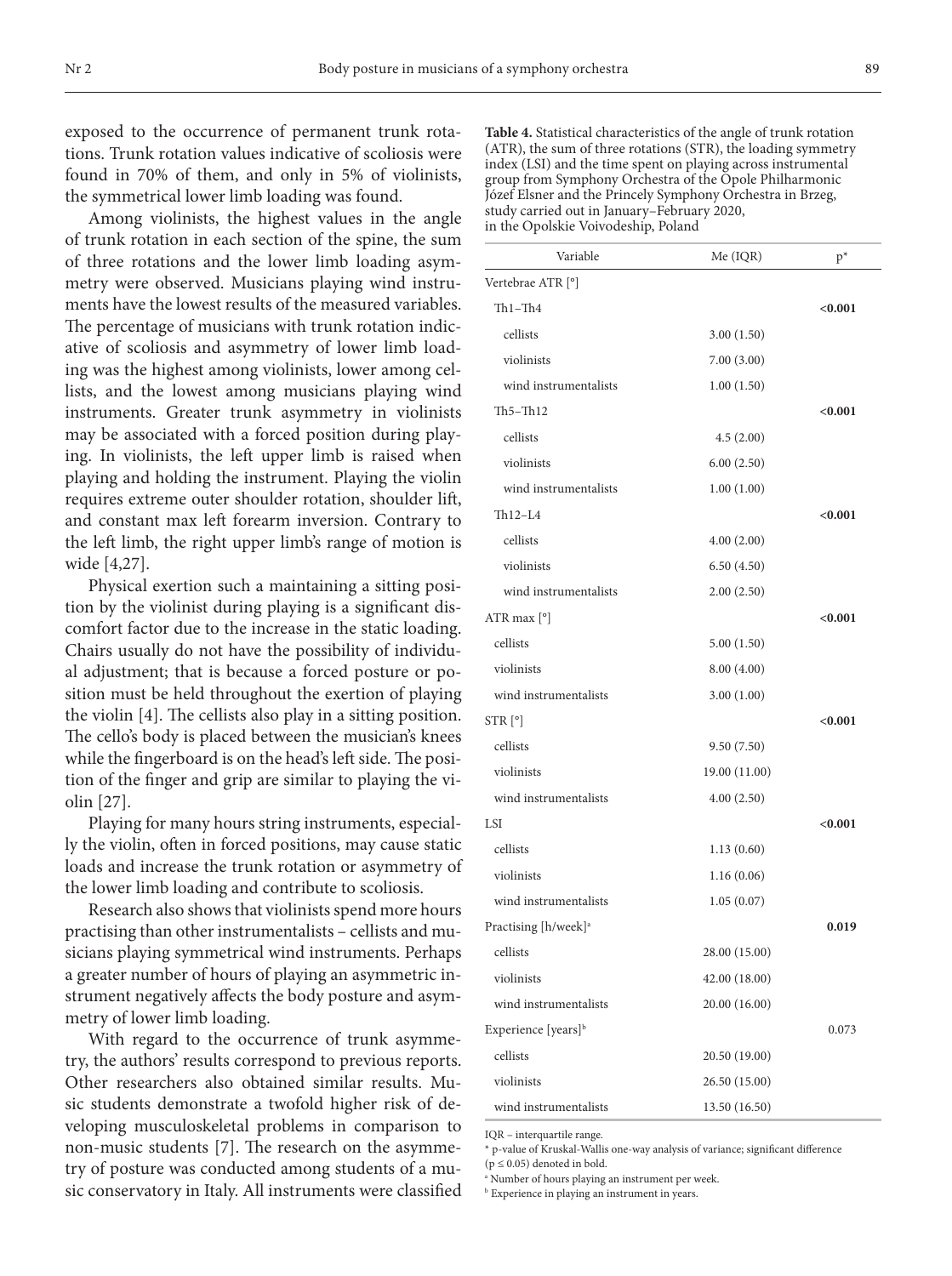| <b>Table 5.</b> Pairwise comparisons using Dunn <i>post hoc</i> test, by instrument specialisation from Symphony Orchestra       |
|----------------------------------------------------------------------------------------------------------------------------------|
| of the Opole Philharmonic Józef Elsner and the Princely Symphony Orchestra in Brzeg, study carried out in January–February 2020, |
| in the Opolskie Voivodeship, Poland                                                                                              |

| Variable                                    | Cellists<br>$(N = 20)$ | Violinists<br>$(N = 20)$ |         |
|---------------------------------------------|------------------------|--------------------------|---------|
| Vertebrae angle of trunk rotation (ATR) [°] |                        |                          |         |
| $Th1-Th4$                                   |                        |                          |         |
| cellists                                    |                        | < 0.001                  | < 0.001 |
| violinists                                  | < 0.001                |                          | < 0.001 |
| wind instrumentalists                       | < 0.001                | < 0.001                  |         |
| $Th5 - Th12$                                |                        |                          |         |
| cellists                                    |                        | 0.037                    | < 0.001 |
| violinists                                  | 0.037                  |                          | < 0.001 |
| wind instrumentalists                       | < 0.001                | < 0.001                  |         |
| $Th12-L4$                                   |                        |                          |         |
| cellists                                    |                        | < 0.001                  | 0.004   |
| violinists                                  | < 0.001                |                          | < 0.001 |
| wind instrumentalists                       | 0.004                  | < 0.001                  |         |
| ATR max [°]                                 |                        |                          |         |
| cellists                                    |                        | < 0.001                  | < 0.001 |
| violinists                                  | < 0.001                |                          | < 0.001 |
| wind instrumentalists                       | < 0.001                | < 0.001                  |         |
| Sum of three rotations (STR) [°]            |                        |                          |         |
| cellists                                    |                        | < 0.001                  | 0.001   |
| violinists                                  | < 0.001                |                          | < 0.001 |
| wind instrumentalists                       | 0.001                  | < 0.001                  |         |
| Loading symmetry index (LSI)                |                        |                          |         |
| cellists                                    |                        | 0.014                    | < 0.001 |
| violinists                                  | 0.014                  |                          | < 0.001 |
| wind instrumentalists                       | < 0.001                | < 0.001                  |         |
| Practicing [h/week]                         |                        |                          |         |
| cellists                                    |                        | 0.123                    | 0.552   |
| violinists                                  | 0.123                  |                          | 0.010   |
| wind instrumentalists                       | 0.552                  | 0.010                    |         |

Bolded are significant differences with  $\rm p < 0.05.$ 

as asymmetric or symmetrical. The study showed that playing an asymmetric instrument exposed musicians to postural disorders [6].

Rensing et al. [8] showed that asymmetric posture while playing an instrument and the related muscle activity and joint mobility contribute to problems with the musculoskeletal system in violinists and violists. Ohlendorf et al. [28] examined the body position during playing in professional violinists and violists. They showed that playing the instrument changes the static sitting position through increased trunk rotation, specific shoulder adaptation with little effect on the pelvis. Such forced position can cause chronic health effects.

The study aimed to analyse the relationships between the trunk rotation and symmetry of lower limb loading with the time practising per week, professional experience in playing the instrument and somatic variables. There were no statistically significant relationships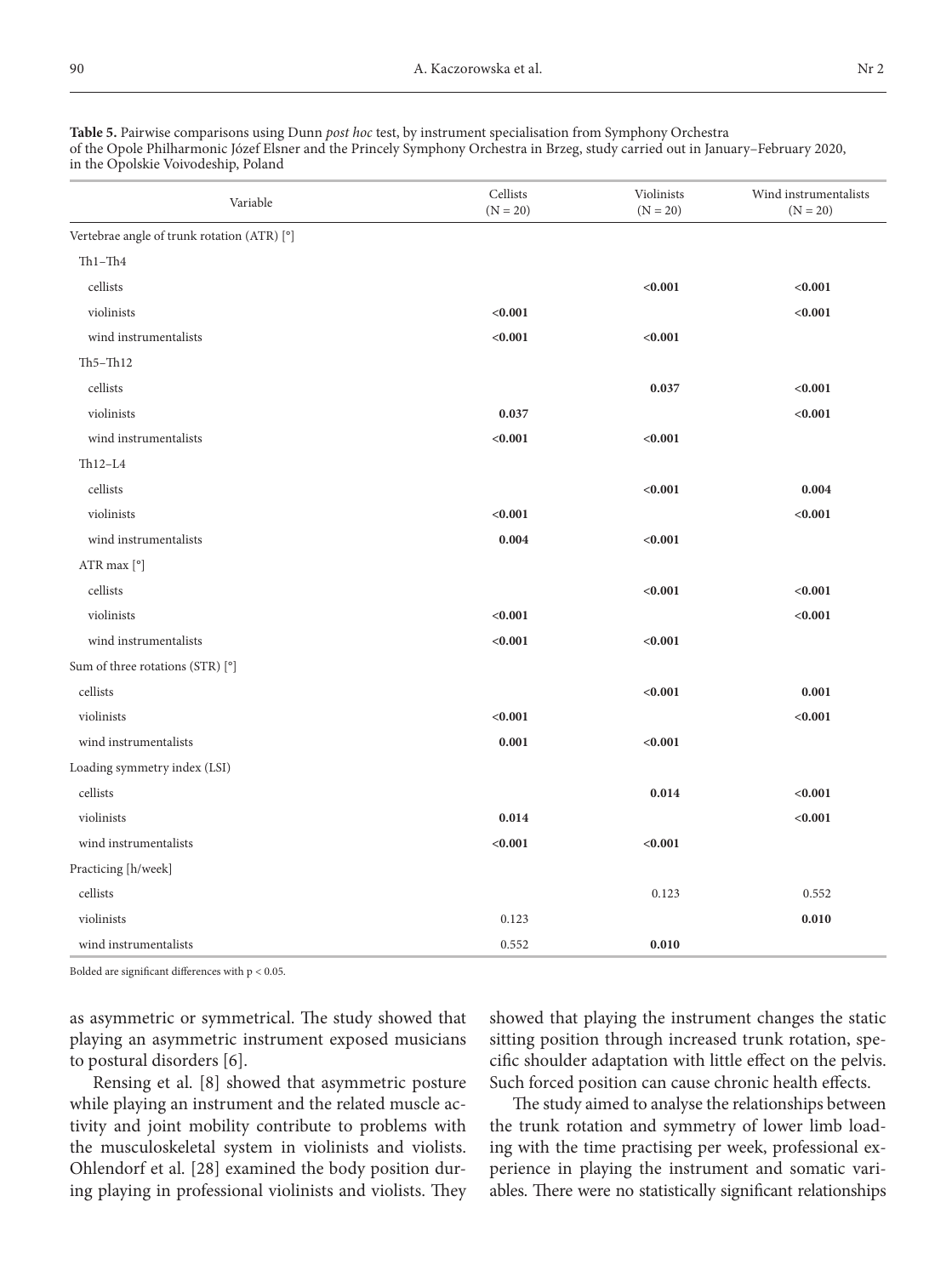| Variable                | <b>ATR</b> |              |           |          |            |          |
|-------------------------|------------|--------------|-----------|----------|------------|----------|
|                         | $Th1-Th4$  | $Th5 - Th12$ | $Th12-L4$ | ATR max  | <b>STR</b> | LSI      |
| Cellists                |            |              |           |          |            |          |
| body height             | $-0.109$   | $-0.136$     | $-0.454$  | $-0.342$ | $-0.308$   | $-0.465$ |
| body mass               | $-0.116$   | $-0.368$     | $-0.537$  | $-0.430$ | $-0.449$   | $-0.509$ |
| <b>BMI</b>              | 0.019      | $-0.477$     | $-0.526$  | $-0.442$ | $-0.428$   | $-0.434$ |
| practicing <sup>a</sup> | $-0.076$   | 0.018        | 0.300     | 0.176    | 0.084      | 0.197    |
| experienceb             | 0.282      | $-0.344$     | $-0.212$  | $-0.221$ | $-0.243$   | $-0.291$ |
| Violinists              |            |              |           |          |            |          |
| body height             | 0.007      | $-0.265$     | $-0.051$  | $-0.133$ | $-0.102$   | 0.032    |
| body mass               | 0.152      | $-0.119$     | 0.032     | 0.026    | 0.003      | 0.205    |
| <b>BMI</b>              | 0.349      | 0.075        | 0.165     | 0.274    | 0.191      | 0.375    |
| practicing <sup>a</sup> | 0.371      | 0.091        | 0.233     | 0.337    | 0.173      | 0.255    |
| experienceb             | 0.459      | 0.220        | 0.257     | 0.300    | 0.248      | 0.329    |
| Wind instrumentalists   |            |              |           |          |            |          |
| body height             | 0.449      | 0.190        | 0.333     | 0.322    | 0.504      | 0.282    |
| body mass               | 0.459      | 0.152        | 0.275     | 0.297    | 0.311      | 0.151    |
| BMI                     | 0.297      | 0.004        | 0.065     | 0.063    | 0.035      | $-0.033$ |
| practicing <sup>a</sup> | $-0.115$   | 0.004        | $-0.093$  | $-0.063$ | $-0.094$   | $-0.160$ |
| experienceb             | 0.539      | 0.227        | 0.034     | 0.397    | 0.269      | 0.385    |

**Table 6.** Spearman's rank correlation coefficients by instrumental group from Symphony Orchestra of the Opole Philharmonic Józef Elsner and the Princely Symphony Orchestra in Brzeg, study carried out in January–February 2020, in the Opolskie Voivodeship, Poland

ATR – angle of trunk rotation, LSI – loading symmetry index, STR – sum of three rotations.

a Number of hours playing an instrument per week.

b Experience in playing an instrument in years.

Bolded are significant differences with p < 0.05.

between the time spent playing weekly with the trunk rotation and symmetry of lower limb loading in any group of musicians. On the other hand, a positive relationship was observed between the experience of playing the instrument and ATR Th1–Th4 among violinists and musicians playing wind instruments. It has been observed that the longer the professional experience of playing an instrument, then the greater the angle of trunk rotation in the proximal thoracic section. Several negative relationships were found between the somatic variables and the trunk rotation and lower limb loading asymmetry in the group of cellists. The cello is a large and heavy instrument. Holding the cello while playing causes a high static load on the musculoskeletal system. Therefore, in musicians with lower height, weight and BMI, the trunk rotation and lower limb loading asymmetry may be greater.

Few of the other researchers have also observed the relationship of postural disorders among musicians with the experience of playing an instrument. Research by Ramella et al. [6] among the Music Conservatory students in Milan showed that the years of playing an instrument were significantly associated with posture disorders among students.

As asymmetry of posture can lead to serious posture disorders, preventive measures to improve symmetry and stability of posture in instrumentalists' education should be considered. Future research into the epidemiology of musculoskeletal disorders in musicians should focus on related risk factors and the prevention of instrument playing-related problems.

#### **Limitations**

The manuscript has some limitations. A small number of musicians were examined. The research sample included participants who volunteered to participate in the study. Research involving volunteers always carries the risk that they are often people with greater awareness or openness to experience, which can potentially affect the results obtained. Moreover, musicians who already had health problems related to playing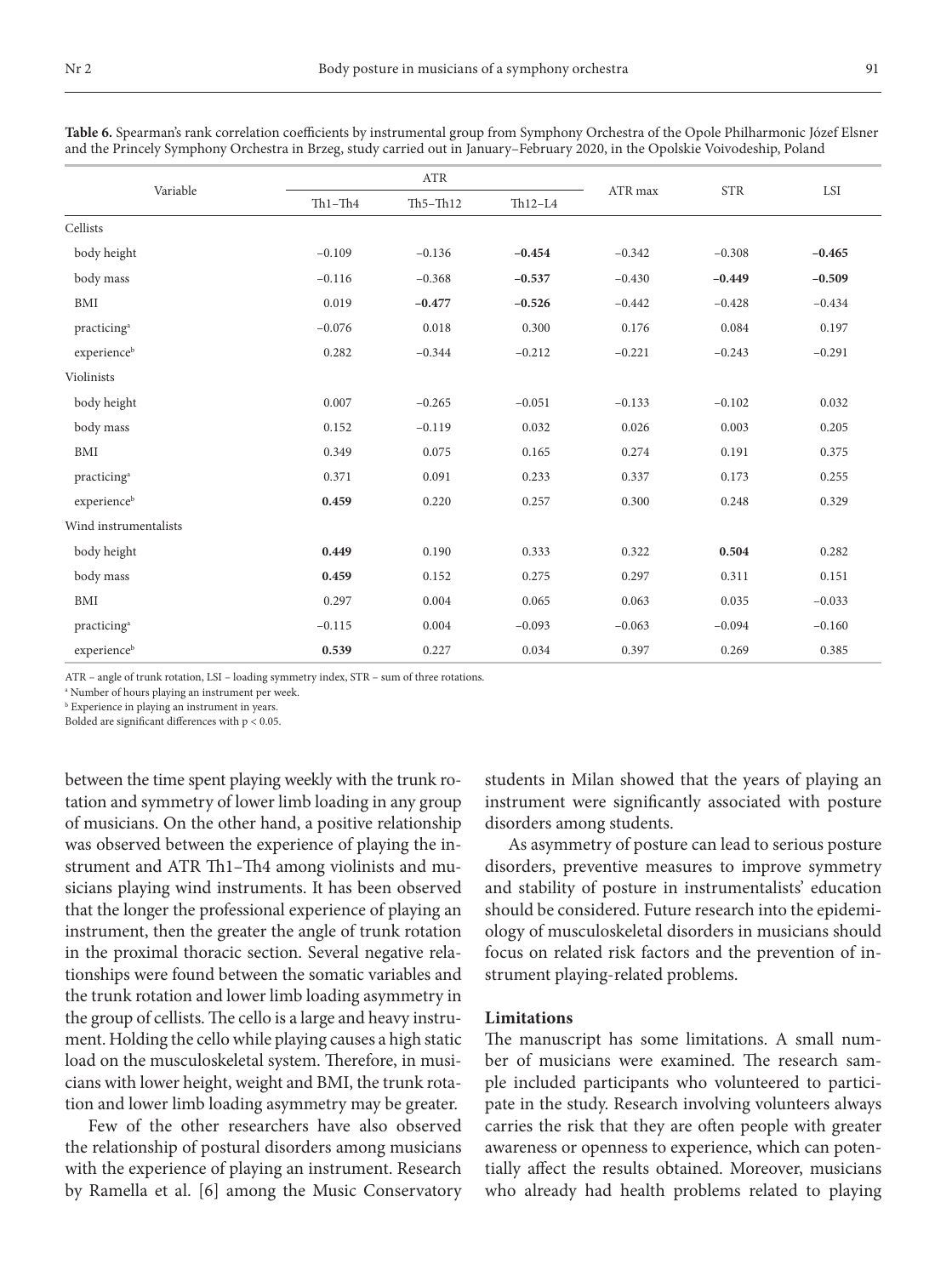an instrument could be interested in taking part in the research [16]. Therefore, when interpreting the results, it is worth remembering that they only approximate musicians' situation in this region of Poland. The next limitation of the study is the lack of a medical history of instrumentalists. The authors don't know exactly in which lifecycle scoliosis developed.

Also the examination of the trunk rotation with a scoliometer may be subject to a measurement error, and the examination of the distribution of body weight with the 2-weight test gives only basic results. A more precise method would be the examination with a stabilometric platform and a computer system for examining body posture. There was no control group in the study. Future research should include the group of subjects with similar characteristics but not playing any instruments. In addition, when analysing the factors causing the asymmetry of the posture, the focus was on the instrument type. More research is needed to consider a much larger number of musicians and analyse other risk factors for the occurrence of musculoskeletal disorders, such as gender, overweight and obesity, levels of physical activity and stress.

#### **Practical implications**

Identification of risk factors for the occurrence of musculoskeletal disorders among professional musicians will allow the development of prevention strategies and interventions. Early intervention can minimise the risk of severe postural disorders in musicians.

## **CONCLUSIONS**

- 1. Forced while playing, musicians' body position, especially violinists, increases the angle of trunk rotation and increases the asymmetry of lower limb loading.
- 2. There were moderate positive relationships between the length of experience with the angle of trunk rotation in the proximal thoracic segment among violinists and wind musicians.
- 3. In order to minimize the musculoskeletal system disorders in professional musicians, the therapy should include physical exercises to strengthen and stretch the muscles of the trunk and limbs, as well as manual therapy and massage treatments.
- 4. More research is needed, involving many people and analysing various risk factors for developing posture disorders and asymmetry among professional musicians.

#### **ACKNOWLEDGEMENTS**

The authors would like to thank the musicians for their contribution in this research.

# **REFERENCES**

- 1. Nawrocka A, Mynarski W, Powerska A, Grabara M, Groffik D, Borek Z. Health-oriented physical activity in prevention of musculoskeletal disorders among young Polish musicians. Int J Occup Med Environ Health. 2014;27(1): 28–37.<https://doi.org/10.2478/s13382-014-0224-5>.
- 2. Hinkamp DL, McCann M, Babin A. Occupational Health and the Arts. J Occup Environ Med. 2017;59(9):835–842. [https://doi.org/10.1097/JOM.0000000000001027.](https://doi.org/10.1097/JOM.0000000000001027)
- 3. Janiszewski M, Gałuszka G, Ochwanowska A, Gąciarz A, Hak A, Ochwanowski P, et al. [Biomechanical analysis of dynamic and static of the motion organ in instrumentalist]. Med Pr. 2005;56(1):25–33. Polish.
- 4. De Souza Moraes GF, Papini Antunez A. Musculoskeletal disorders in professional violinists and violists. Systematic review. Acta Ortop Bras. 2012;20(1):43–47. [https://doi.](https://doi.org/10.1590/S1413-78522012000100009) [org/10.1590/S1413-78522012000100009](https://doi.org/10.1590/S1413-78522012000100009).
- 5. Paarup HM, Baelum J, Holm JW, Manniche C, Wedderkopp N. Prevalence and consequences of musculoskeletal symptoms in symphony orchestra musicians vary by gender: a cross-sectional study. BMC Musculoskelet Disord. 2011;12:223. [https://doi.org/10.1186/1471-2474-12-223.](https://doi.org/10.1186/1471-2474-12-223)
- 6. Ramella M, Fronte F, Converti RM. Postural disorders in conservatory students: the Diesis project. Med Probl Perform Art. 2014;29(1):19–22. [https://doi.org/10.21091/](https://doi.org/10.21091/mppa.2014.1005) [mppa.2014.1005.](https://doi.org/10.21091/mppa.2014.1005)
- 7. Steinmetz A. Muskuloskeletale Funktionsstörungen bei professionellen Musikern. Manuelle Medizin. 2015;53: 1316. German.
- 8. Rensing N, Schemmenn H, Zalpour C. Musculoskeletal Demands in Violin and Viola Playing: A Literature Review. Med Probl Perform Art. 2018;33(4):265. [https://doi.](https://doi.org/10.21091/mppa.2018.4040) [org/10.21091/mppa.2018.4040.](https://doi.org/10.21091/mppa.2018.4040)
- 9. Wilk K. Posture defects of students in grades 1–4 of music oriented classes in Primary School Complex no. 2 in Szczecin. Centr Eur J Sport Sci Med. 2013;4(4):39–51.
- 10. Handlich R. Proper and incorrect body posture in students from music school. J Educ Health Sport. 2017;7(2):562–584.
- 11. Barczyk-Pawelec K, Sipko T, Demczuk-Włodarczyk E, Boczar A. Anterioposterior spinal curvatures and magnitude of asymmetry in the trunk in musicians playing the violin compared with nonmusicians. J Manipulative Physiol Ther. 2012;35(4):319–26. [https://doi.org/10.1016/](https://doi.org/10.1016/j.jmpt.2012.04.013) [j.jmpt.2012.04.013.](https://doi.org/10.1016/j.jmpt.2012.04.013)